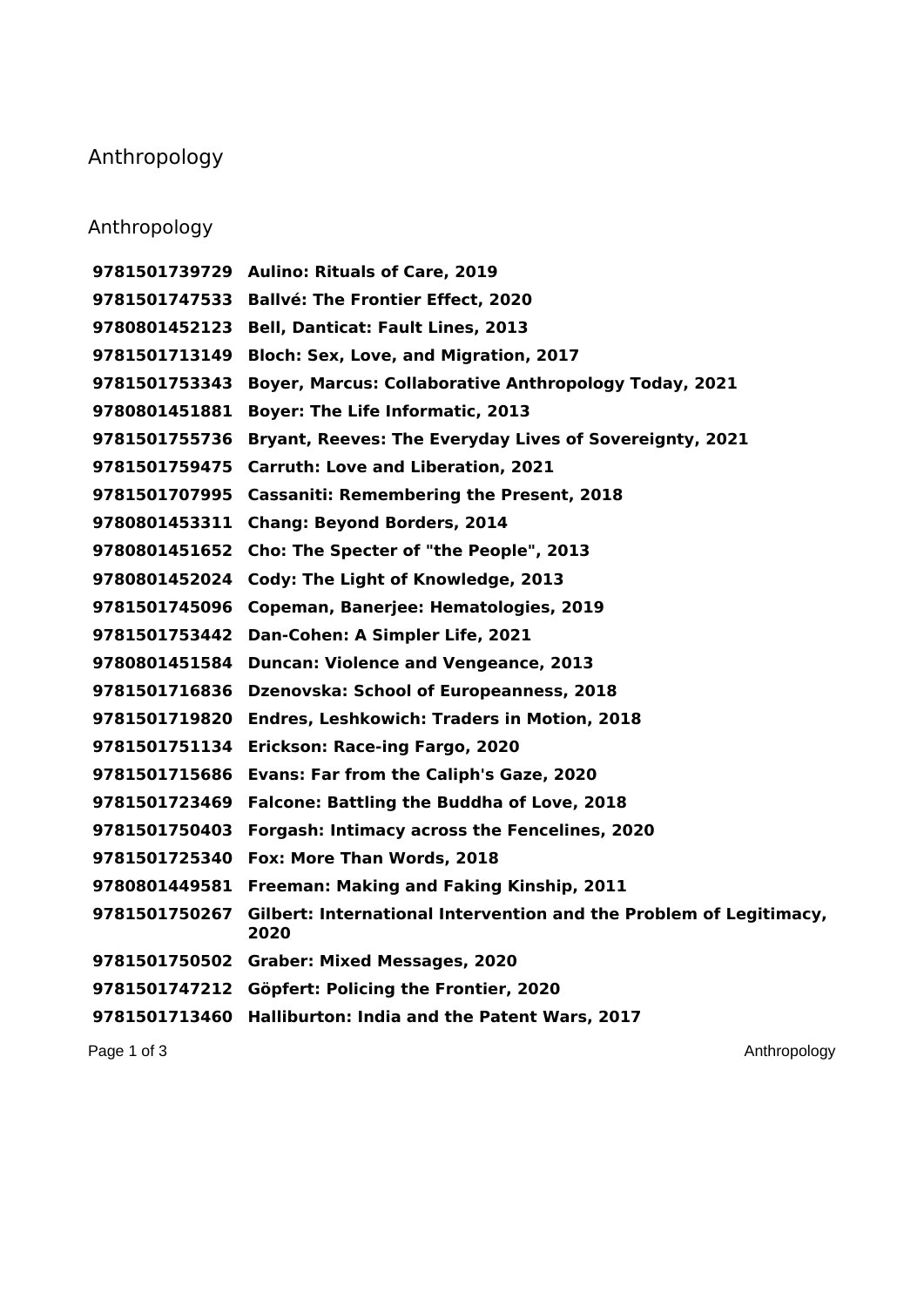**Henry: The Future Conditional, 2021 High: Fear and Fortune, 2017 Hoogervorst: Language Ungoverned, 2021 Howlett: Meritocracy and Its Discontents, 2021 Ibrahim: From Family to Police Force, 2021 Ibrahim: Improvisational Islam, 2018 Kanna, Le Renard et al: Beyond Exception, 2020 Larsson: Land and Loyalty, 2012 Makley: The Battle for Fortune, 2018 Mandelstam Balzer: Galvanizing Nostalgia?, 2022 Martin: Sentiment, Reason, and Law, 2019 Mendenhall: Rethinking Diabetes, 2019 Millie: Hearing Allah's Call, 2017 Musaraj: Tales from Albarado, 2020 Nader: Laura Nader, 2020 Nadkarni: Remains of Socialism, 2020 Nono: Babaylan Sing Back, 2021 Norland: The Saigon Sisters, 2020 Oh: Pop City, 2021 Paprocki: Threatening Dystopias, 2021 Pelkmans: Fragile Conviction, 2017 Quigley: Prescription for the People, 2017 Rignall: An Elusive Common, 2021 Rios: Black Lives and Spatial Matters, 2020 Sachedina: Cultivating the Past, Living the Modern, 2021 Salamon, MacTavish: Singlewide, 2017 Schubert: Working the System, 2017 Small, Kordosky et al: The Man in the Dog Park, 2020 Trnka: Traversing, 2020 Weiner: The Chinese Revolution on the Tibetan Frontier, 2020 Yamaura: Marriage and Marriageability, 2020 de Rond: Doctors at War, 2017**

Page 2 of 3 Anthropology